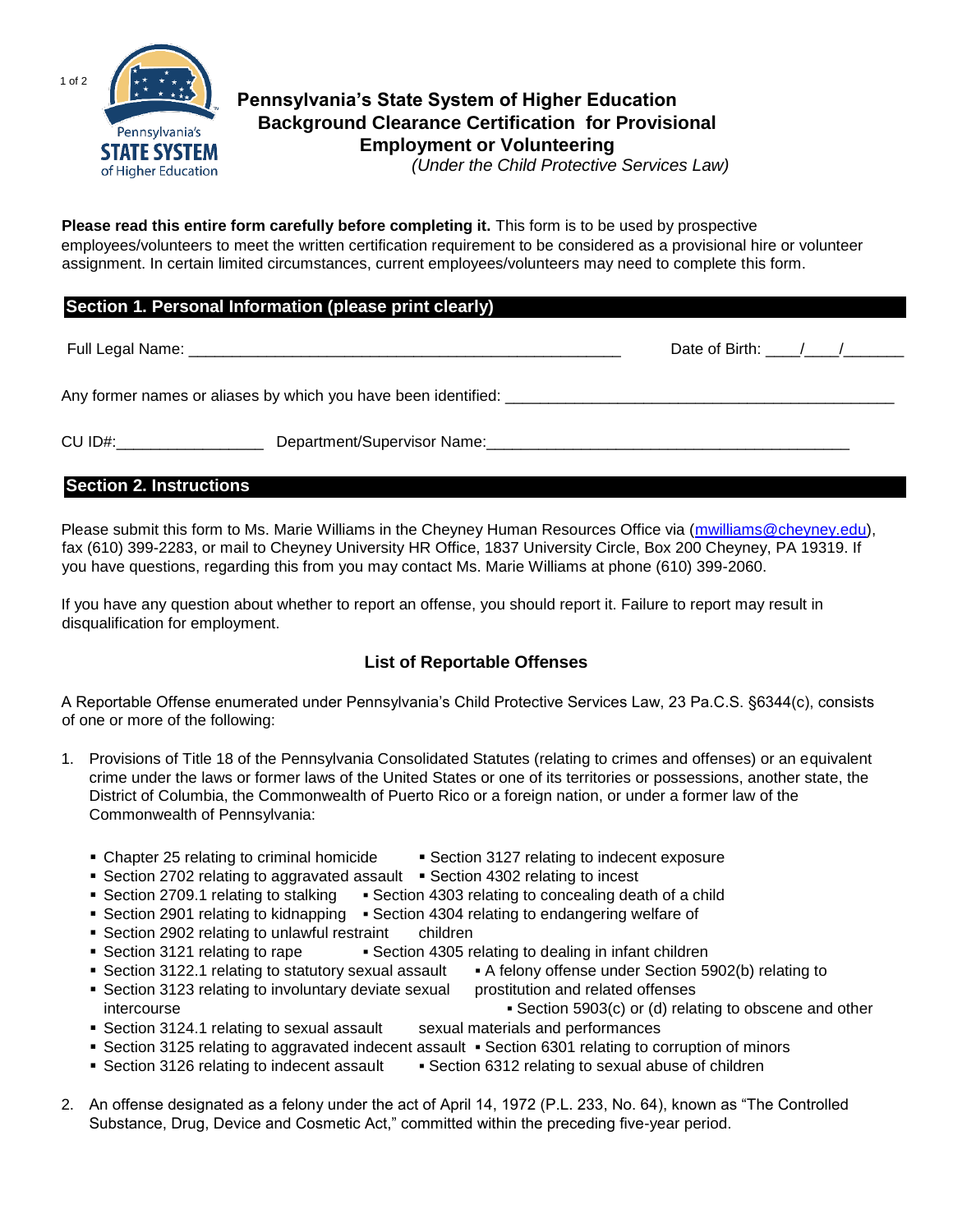3. A founded report of child abuse within the preceding five-year period in the statewide database maintained by the Department of Human Services.

This form has been developed by Pennsylvania's State System of Higher Education, pursuant to Pennsylvania's Child Protective Services Law, 23 Pa.C.S. §6301 et seq. December 19, 2014

## **Section 3. No Conviction**

By checking this box, I certify that I have **not** been convicted of any Reportable Offense or an offense similar in nature to a Reportable Offense under the laws or former laws of the United States or one of its territories or possessions, another state, the District of Columbia, the Commonwealth of Puerto Rico or a foreign nation, or under a former law of the Commonwealth of Pennsylvania. (See Section 2 for a list of Reportable Offenses.)

## **Section 4. Application for Background Checks**

I certify that I have applied for the following required background clearance checks:

 $\_$  , and the set of the set of the set of the set of the set of the set of the set of the set of the set of the set of the set of the set of the set of the set of the set of the set of the set of the set of the set of th \_\_\_\_\_\_\_\_\_\_\_\_\_\_\_\_\_\_\_\_\_\_\_\_\_\_\_\_\_\_\_\_\_\_\_\_\_\_\_\_\_\_\_\_\_\_\_\_\_\_\_\_\_

A report of criminal history record from the Pennsylvania State Police (PSP) or statement from the PSP that no criminal record exists.

 $\Box$  Certification from the Pennsylvania Department of Human Services as to whether I am named in the statewide database as a perpetrator in a pending child abuse investigation or in a founded report or indicated report of child abuse.

 $\Box$  A report of federal criminal history record information. I understand that I must submit a full set of fingerprints to the PSP to obtain this report.

#### **Section 5. Certification**

*By signing this form, I swear and affirm under penalty of law that the statements made in this form are true, correct, and complete. I understand that false statements herein, including, without limitation, any failure to accurately report any arrest or conviction for a Reportable Offense, shall subject me to criminal prosecution under 18 Pa.C.S. §4904, relating to unsworn falsification to authorities.* 

\_\_\_\_\_\_\_\_\_\_\_\_\_\_\_\_\_\_\_\_\_\_\_\_\_\_\_\_\_\_\_\_\_\_\_\_\_\_\_\_\_\_\_\_\_\_\_\_\_\_\_\_\_ \_\_\_\_\_\_\_\_\_\_\_\_\_\_\_\_\_\_\_\_\_\_\_\_\_\_\_\_\_\_\_\_\_\_\_\_\_

Signature Date Date of the Date of the Date of the Date of the Date of the Date of the Date of the Date of the Date of the Date of the Date of the Date of the Date of the Date of the Date of the Date of the Date of the Dat

E-mail Address

2 of 2